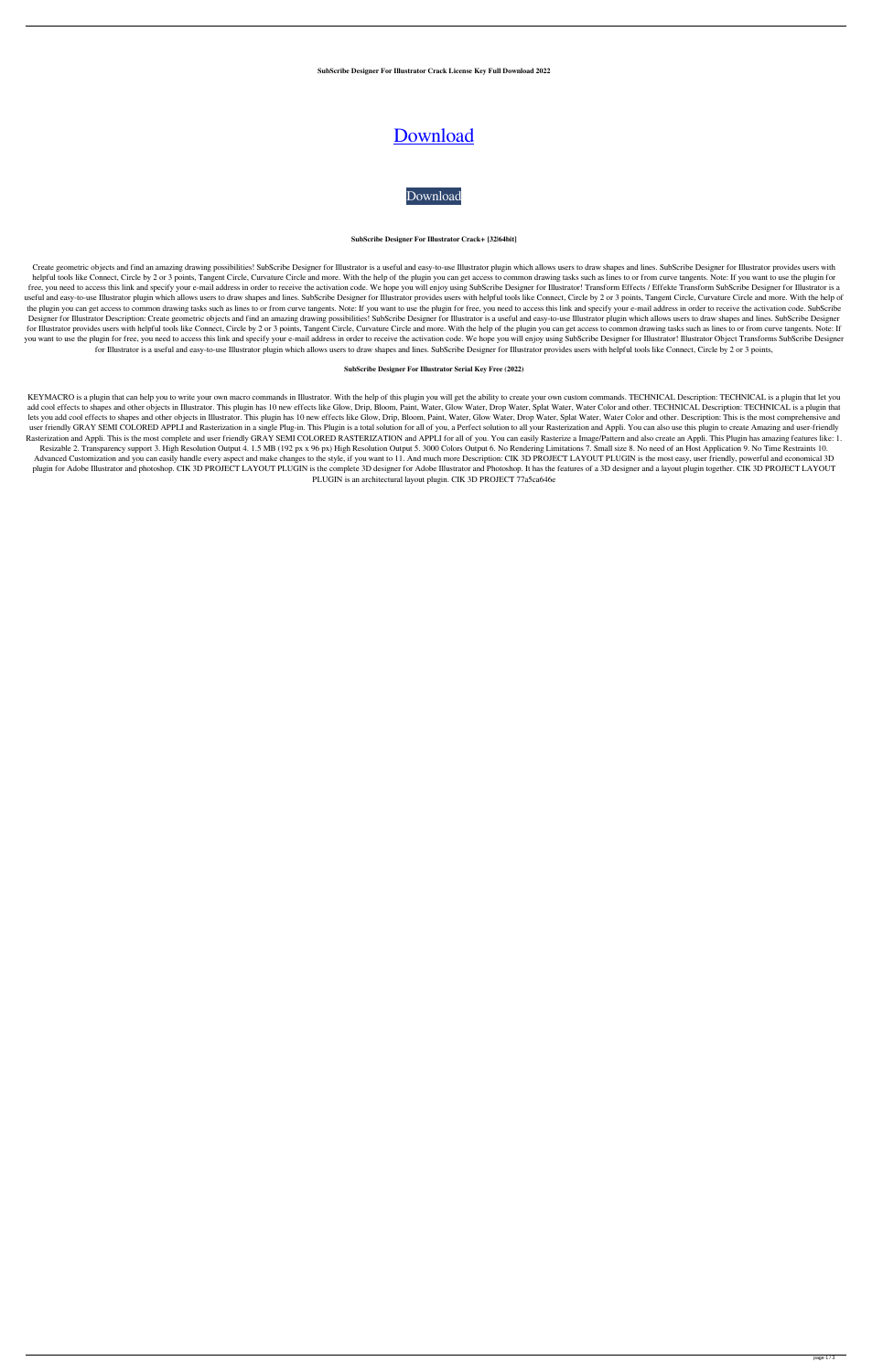### **SubScribe Designer For Illustrator Crack+ Torrent (Activation Code)**

SubScribe Designer for Illustrator is a useful and easy-to-use Illustrator plugin which allows users to draw shapes and lines. SubScribe Designer for Illustrator provides users with helpful tools like Connect, Circle by 2 Curvature Circle and more. With the help of the plugin you can get access to common drawing tasks such as lines to or from curve tangents. Note: If you want to use the plugin for free, you need to access this link and spec order to receive the activation code. SubScribe Designer for Illustrator Key Features: . Draw curves and lines to or from curve or tangents . Draft your own drawing tools . Start/Stop drawing lines . Access to Circle by 2 Curvature Circle and more • More than 200 drawing tools • Easy to use • Comprehensive support SubScribe Designer for Illustrator price: This plugin is not currently available for purchase in the plugin store. Customize the Designer for Illustrator to offer them the best results and make them useful for you. If you have found this plugin useful, please give us a positive review in the plugin store and feel free to spread the love of plugins. license: Please feel free to use this plugin as much as you need, just don't redistribute it, as this is not a commercial product. License: SubScribe Designer for Illustrator is free to use and is a great tool for Illustra tools. \*\*\* Current SubScribe Designer for Illustrator version: 2.0.3 \*\*\* SubScribe Designer for Illustrator download size: 26.97 MB SubScribe Designer for Illustrator updates (v2.0.3) SubScribe Designer for Illustrator cha Fixed: incorrect snapping when changing points types · Fixed: incorrect snapping when changing line width and line cap · Fixed: the target shape not being visible during path creation · Fixed: the line ends not being conne Fixed: incorrect feature on the curves when setting points • Fixed: the path dimension not changing after being created • Fixed: the path dimension not being updated when creating new shapes • Fixed: the

#### **What's New in the SubScribe Designer For Illustrator?**

| SubScribe Designer for Illustrator allows users to draw shapes and lines. Main features: * | Line to | curve tangent | Curvature | Tetrahedron | Triangle | Square | General | Circle |
|--------------------------------------------------------------------------------------------|---------|---------------|-----------|-------------|----------|--------|---------|--------|
|                                                                                            |         |               |           |             |          |        |         |        |